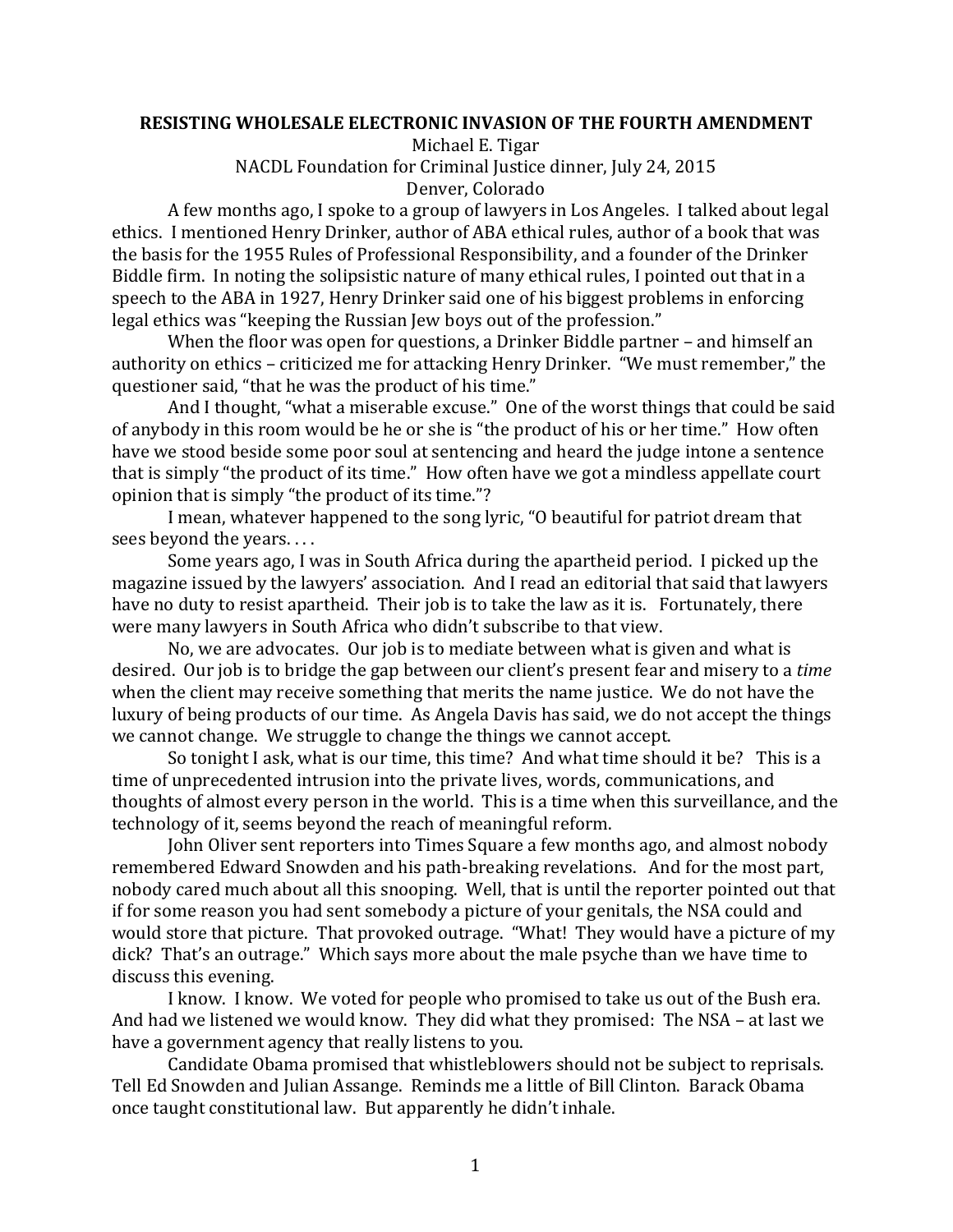And the Congress. Are they up there enforcing the constitution? I don't think so. All the members of Congress should be replaced with undocumented aliens, because they will do jobs that American's won't.

And so it is left to us, the advocates. To move from this time, to a time we can all describe. This is a difficult task. Look what has happened to Edward Snowden, who had the courage to reveal what NSA is doing. The word "traitor" was shouted from the ramparts of government, not only refusing to accept that Snowden had revealed wholesale constitutional violations, but reflecting an ignorance of the constitutional text that defines treason quite narrowly. The truth shall set you free? Maybe. But as the Nigerian poet Wole Sovinka reminds us, first the truth must be set free.

We may contrast the treatment of Edward Snowden with that given to General David Petraeus, who revealed government secrets simply in order to lubricate his adultery.

Not only that. While the snoopers sling the word "traitor," they also point to something they call the Foreign Intelligence Surveillance *Court*. This thing is not a court. Courts hear both sides. They have a public jurisprudence.

And this entire apparatus of snoopery rests on fear. We are told to accept it because we are afraid. Afraid of what? Basically of ethnic violence, in and from the Middle *East*. That is the problem the snoopers tell us they can solve. Nonsense. How about starting closer to home? How about addressing the violence in the Middle West. And then working out from there, maybe to South Carolina, New York, Arizona? And then, when we have understood the true causes and cures for that violence, we could look outwards.

Next door in Utah, you are more likely to be killed by a cop than by gang violence or child abuse. Being killed by a cop is the second most prevalent kind of homicide. What is the first one? Well, let me just say that if you are married and it is not going well, watch out. I mean, guys, you can tell a lot about how a woman is feeling by looking at her hands. If she is holding a gun, she is probably angry.

Remember what Justice Jackson said in *Brinegar v. United States* - having come back from his service at the Nuremburg Tribunal:

Uncontrolled search and seizure is one of the first and most effective weapons in the arsenal of every arbitrary government.  $\ldots$  But the right to be secure against searches and seizures is one of the most difficult to protect. Since the officers are themselves the chief invaders, there is no enforcement outside of court.

You and I have the means to address these issues. More than that, we have the duty to do it. The NSA's bulk collection of personal communications predictably and inevitably leads to the use of that information as the basis for jailing and prosecuting our clients.

Civil suits against this snooping have met with some success, but they face the government's assertion of state secrets and political question. They risk becoming entangled in discovery disputes.

No, the frontier of battle here is where it has always been: Government levels a charge against our client. And we have the power and the duty to inquire how they got the evidence. This is not, as we know, saying that our client must be guilty and we are going to quibble about evidence-gathering. The full inquiry into the government's methods often discovers that exculpatory evidence has been hidden, and that the word "intelligence" is simply a name that is given to hasty conclusions and unregulated suspicion. The term "intelligence" is simply another example of how language has been hijacked in the service of unaccountable power.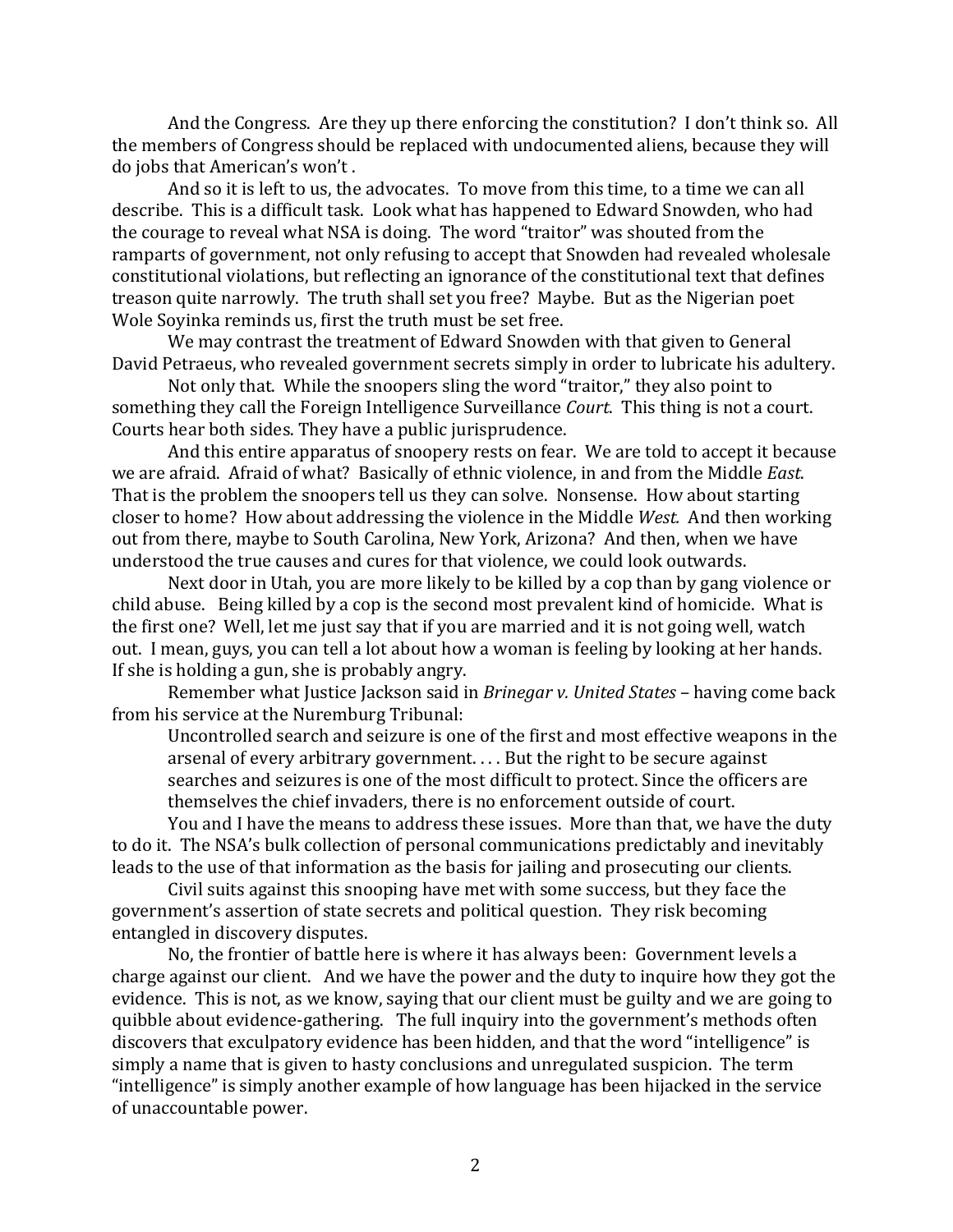I cannot predict how the coming struggle will turn out. I am heartened by knowing that in our lifetimes in the law, we have won victories by returning to the constitutional text – think of *Crawford v. Washington* and *Apprendi v. New Jersey.* 

I want, therefore, to identify two tools that we have – ways of seeing the law in action, if you will. Call them weapons if you like, and imagine yourselves as Davids, wearing only a jockstrap and with just a slingshot and a rock. Two rocks actually, as we shall see.

Our first weapon is the fourth amendment definition of a search. A search of "persons, houses, papers and effects," which must not be "unreasonable" and presumptively governed by a warrant based on probable cause. For nearly 50 years, since *Katz v. United States*, the Supreme Court has recognized that the new instruments of search and seizure do not destroy the old-fashioned fourth amendment protection. That protection was conceived in the shadow of broad-gauge searches of political dissidents, as we know from the old cases of *Entick v. Carrington* and *Wilkes v. Wood.* And, in a nod to my mentor Edward Bennett Williams, Katz was adumbrated in *Silverman v. United States*, which held that for fourth amendment purposes, penetration  $-$  however slight  $-$  was .... well, you know.

It was the British searches under writs of assistance that led John Adams and others to their acts of resistance. James Otis declaimed against arbitrary search, speaking on the Boston Common in 1761. Of that speech, John Adams later wrote, "Then and there was the child independence born.

So the *Katz* holding that the fourth amendment protects people not places heralded a series of other decisions. *Camara* held that the fourth amendment applies to administrative searches. *Quon* held that the fourth amendment protection is not limited to searches designed to get evidence for criminal cases. So much for the "we are just gathering intelligence" argument, which is not only a lie but constitutionally illiterate.

The *Jardines* case applied the fourth amendment to drug sniffer dogs around your front porch. In April of this year, *Rodriguez v. United States* added some more sniffer dog protection. 

*Riley v. California* protects the contents of your cell phone. *Jones* put fourth amendments limits on GPS trackers. And just this Term, the Supreme Court per curiam reviewed and renewed all this law in *Grady v. North Carolina*. Tracking is a search, no matter where you are tracked.

And just this Term, the Court held that warrantless routine searches of hotel registrations are facially invalid under the fourth amendment. This case, *City of Los Angeles v. Patel*, is already being used by Google and others to protect internet customer privacy.

The Second Circuit has given us *ACLU v. Clapper*, an opinion rich in fourth amendment lore, even as Judge Gerry Lynch disclaims an intention to write constitutional law. The court holds that Section 215 of the Patriot Act cannot validly be the basis for what NSA is doing. If Congress intended that the NSA should have powers that raise such serious fourth amendment issues, it must say so without equivocation. This judicial technique in avoiding a constitutional issue has a long and distinguished history in such Supreme Court cases as *Kent v. Dulles* and *Gutknecht v, United States*. 

Judge Lynch's opinion does say two things that are very important to the work that we do. First, he rejects the government's assertion that intelligence gathering is somehow exempt from the fourth amendment because the objective is not to provide information for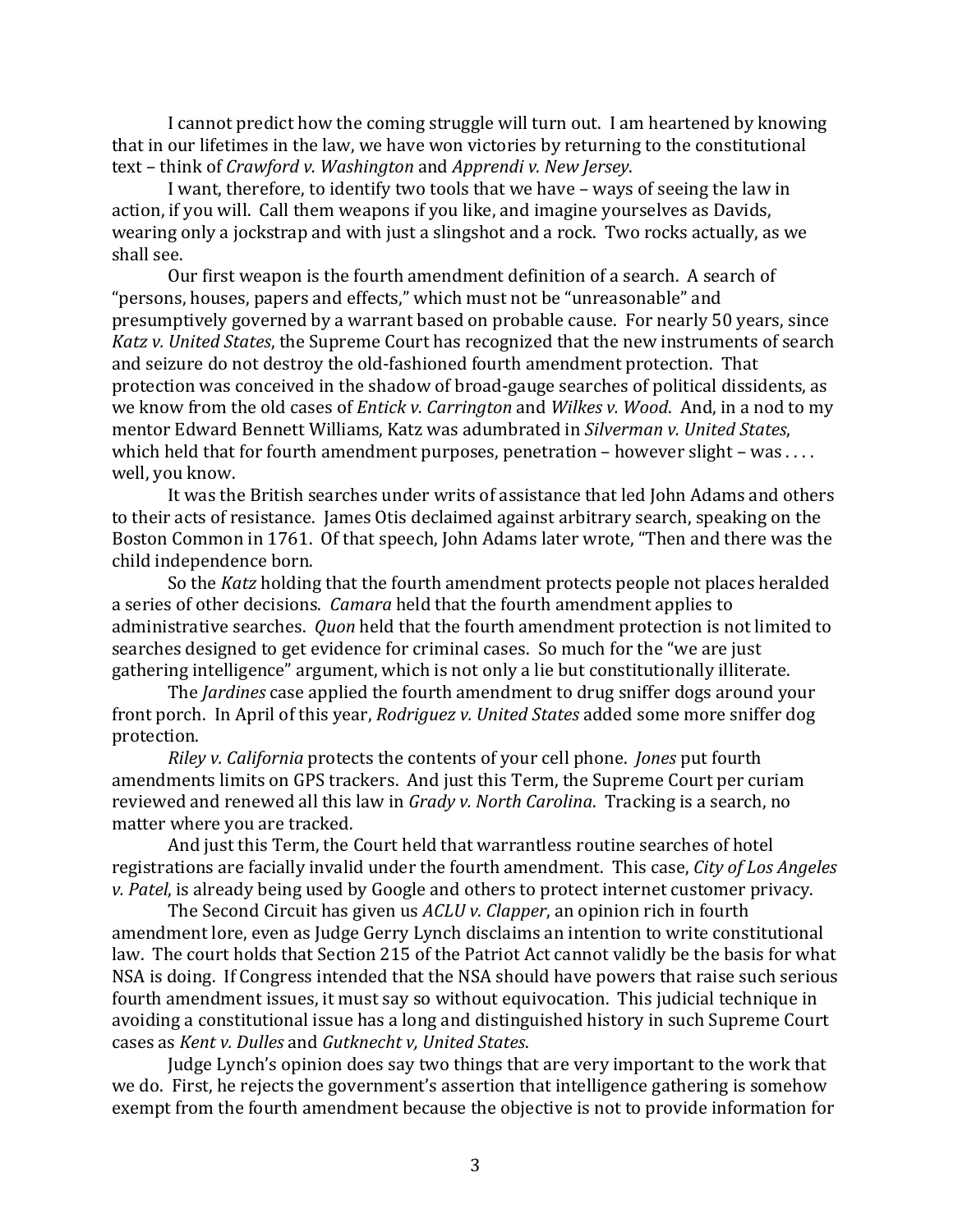criminal cases. We have heard this argument before. I first argued against it in 1969, and it has been rejected over and over. But the government still trots it out, even though it is at bottom a lie because the gathered information will always be leaked out to cops and prosecutors. 

So Judge Lynch says no, the fourth amendment violation occurs at the moment of a prohibited incursion.

Second, Judge Lynch rejects the government argument that bulk collection does not intrude on the *content* of conversations, but only on the addresses or phone numbers, and the names, of what it sent and received. No, the court says, this sort of collection "does proxy" for content collection. If the government has information about two people who are in regular communication, or about a particular e-mail address with certain characteristics, it can and does infer what those people are talking about. Indeed, I can remember a case I briefed in the Ninth Circuit forty-five years ago in which a pattern of phone calls was used by the government at trial to argue what the callers must have been talking about.

But the Second Circuit opinion, and the line of Supreme Court cases, says something broader and deeper than might be suggested by this simple list. The message here is that this constitution of ours was designed by people who were not so arrogant to think that they had anticipated every detail of every issue that might arise. They were not forging a set of fetters. They knew their words would have to be interpreted to make sense of things in changing times.

I know the Congress has reworked the law on surveillance. For us, that is a "so what?" The fruits of the earlier illegality are still in government hands. Is there anybody in this room who trusts the government to obey the law, whatever the law might be. Is there anybody who believes that if a tool of intrusion is in the government's hands, it will not be used? 

The Foreign Intelligence Surveillance Court has already spoken. "We are not bound by what the Second Circuit says," they proclaim. "The new law from Congress doesn't bar bulk collection. Things should go on as before." Pause a minute. The Foreign Intelligence Court is not a "court." A court hears arguments from both sides. Its proceedings are generally open to public scrutiny. You can't just call something like that a "court." A buffalo does not become a giraffe by simply sticking its neck out.

It just thinks it is a court. Like the guy who walks into a bar with a duck under his arm, sidles up to a woman at the bar, and says "Hey, honey, you come here often?" And she says, "What do you mean bringing that pig in here?" He says, "I'll have you know this is a duck." And she says, "I was talking to the duck."

This so-called court is a creature of The War Against Terror, known by its acronym as T.W.A.T. 

But pause again. No gender bias allowed. Let it be Secret Collection and Retention of Operational Terrorism Utility Material - S.C.R.O.T.U.M.

I know also that the line of fourth amendment success is not unbroken. But we have been given the basic materials with which to strengthen the protection the amendment was designed to provide. Like Sisyphus, we keep rolling that rock up the hill.

And so our first weapon is the text and history and meaning of the fourth amendment, not as seen in former times, not as the government sees it in this time, but in a timeless and forward-looking way. The fourth amendment is not dead, though the devil's choir known as the NSA is loudly singing its requiem.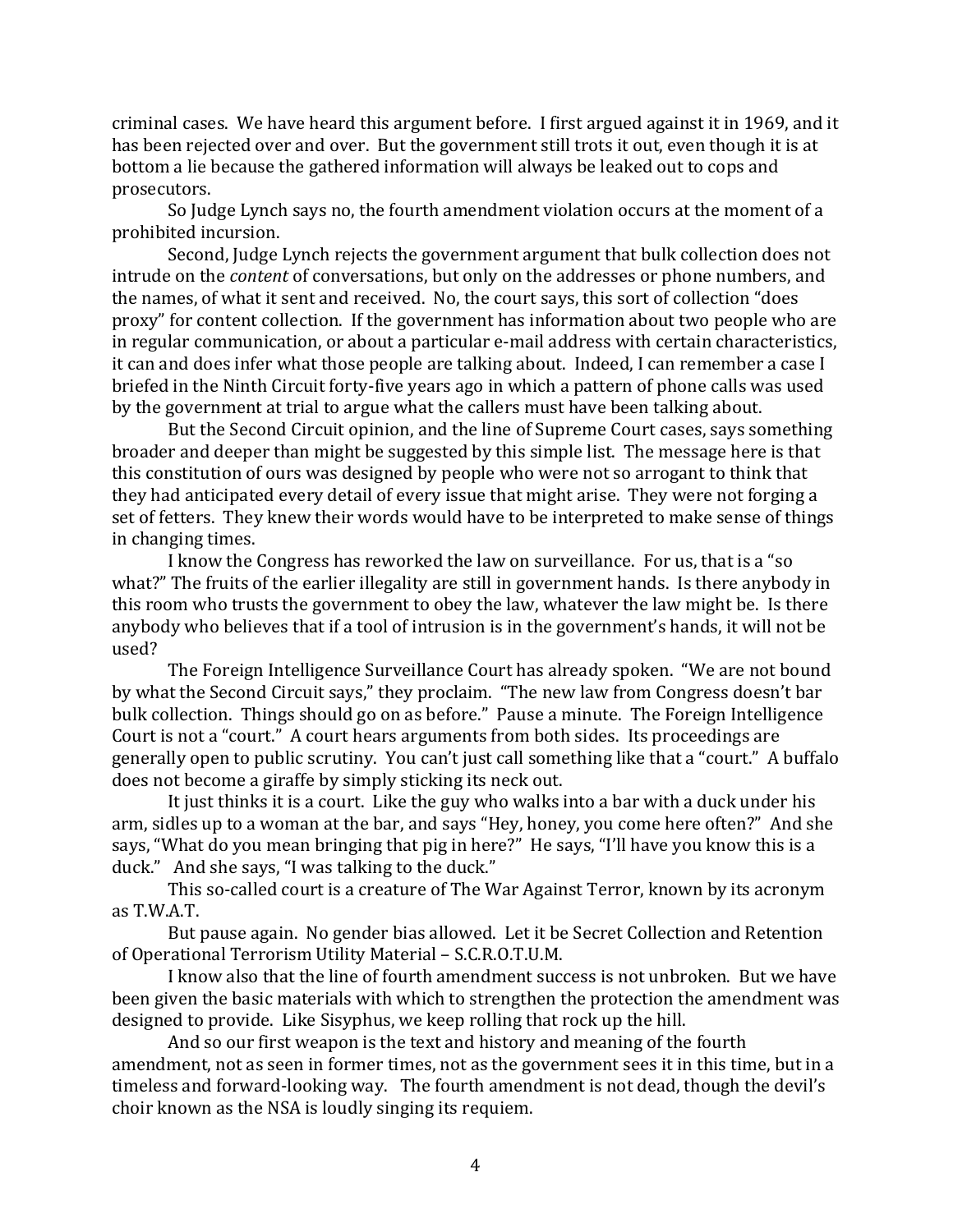Here is another thought. Many of the cases are about dope dealers, gamblers and defrauders. But the enduring value of the fourth amendment was established in those early precedents, about opponents of colonial rule and organizers against tyranny. The right to be free of intrusion is the right of all people in a world filled with injustice to communicate with one another, to understand their circumstances, and to act together in their common interest. That was Justice Jackson's message in *Brinegar*, brought to us fresh from his experiences at Nuremberg.

These, then, are our truths. How shall we set them free? In the defense of criminal cases, the government's claims to secrecy and non-justiciability are at their weakest. Government assertions of the need for secrecy still exercise a powerful influence on judges, as many in this room have learned - at their client's expense. Our 1970s efforts to force revelation of exculpatory evidence shielded by "state secrets" claims were met with the Confidential Information Pretrial Procedures Act - CIPPA.

*Brady* and *Giglio* still exist. They are a powerful counterweight to CIPPA's strictures. We are speaking after all of not one but *three* constitution-based rights to obtain information. There is a due process right to disclosure of exculpatory evidence. The right to confrontation is useless unless we have the information with which to do the confronting. Think *Jencks*, the case and not just the Jencks Act. And the right to compulsory process means we can seek and obtain what our clients need. Think *Chambers v. Mississippi* and the wonderful article by Peter Westen in the Michigan Law Review.

But when we can show that the government has, or even may well have, relied on illegally obtained evidence to make its case, those restrictions on disclosure retreat. The story begins with Learned Hand's opinion in *United States v. Coplon*. To purge the taint of illegal wiretaps, the court held, all the taps must be disclosed. Listen again to the words:

Few weapons in the arsenal of freedom are more useful than the power to compel a government to disclose the evidence on which it seeks to forfeit the liberty of its  $c$ itizens. All governments  $\dots$  believe that those they seek to punish are guilty; the impediment of constitutional barriers are galling to all governments when they prevent the consummation of that just purpose. But those barriers were devised and are precious because they prevent that purpose and its pursuit from passing unchallenged by the accused, and unpurged by the alembic of public scrutiny and public criticism. A society which has come to wince at such exposure of the methods by which it seeks to impose its will upon its members, has already lost the feel of freedom and is on the path towards absolutism.

The Supreme Court cited Coplon with approval in *Dennis v. United States*. This is a dinner talk and not a law review article. If you want a history of the way that judicial power has been rightly exercised in the face of "national security" claims, look at my book Thinking About Terrorism, and at the article cited in the footnotes to this talk. Yes, there will be a copy available sometime soon. This history of judicial independence dates to the time of John Marshall.

Some years after *Coplon*, along came *Alderman*, with its companion case of *Ivanov v. United States*. The government had claimed that when it committed an illegality, the Department that calls itself Justice would review the matter and determine if the illegality was "arguably relevant" to the defendant's prosecution. Then and only then would it disclose. Well, whoever said that Justice should be blind did not mean that the Department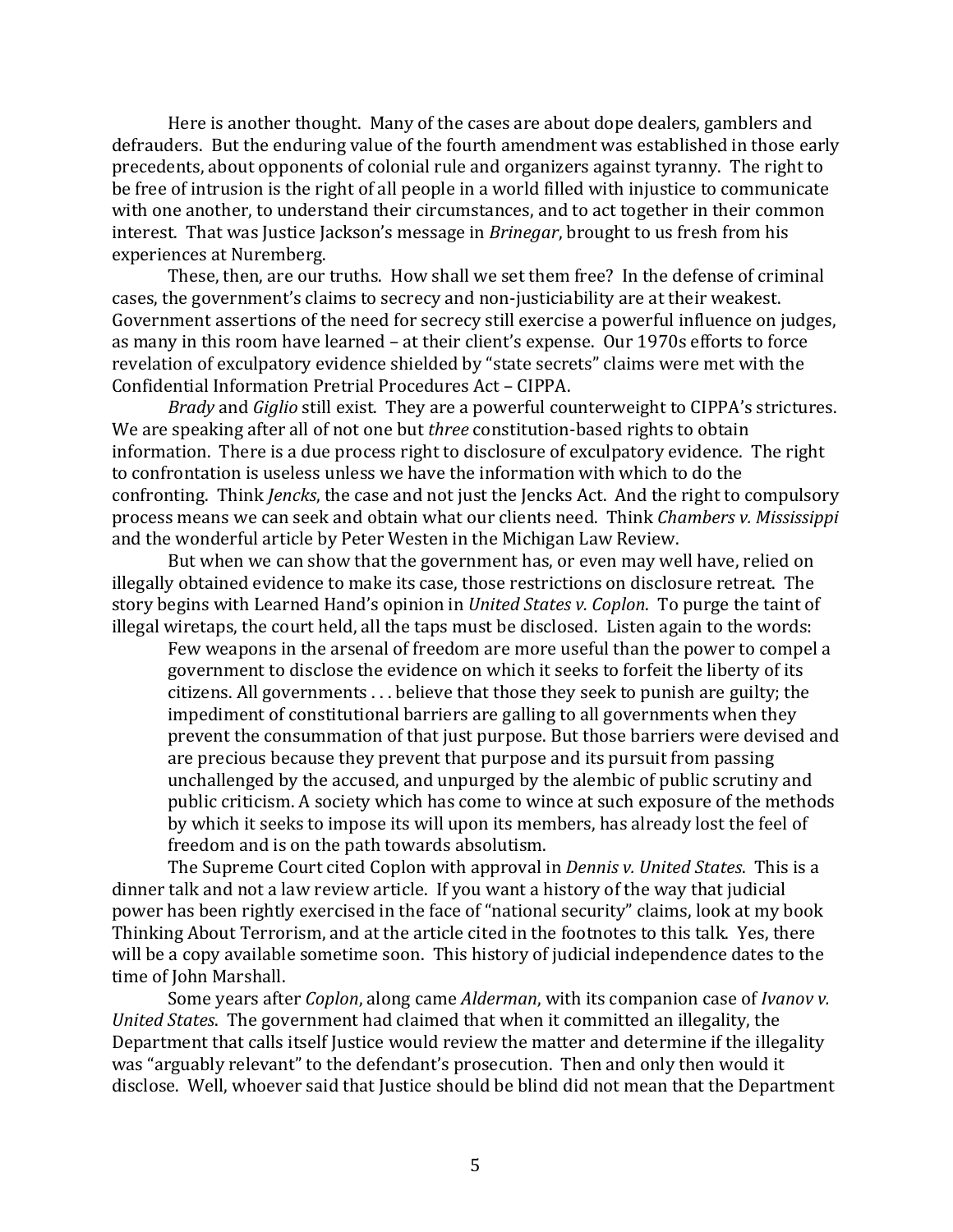of Justice should be blind. The Supreme Court rejected the government's view, even in the face of dire warnings about Mafia killers and Soviet spies.

In oral argument, Justice Harlan raised the national security issue. Edward Bennett Williams replied:

If we are driven to the unhappy conclusion that the alleged spy goes free, then I think we can draw some consolation that in the last three decades of recorded federal jurisprudence, during which there were three wars, we have only one instance of an averred spy going free in this frame of reference, and she was the defendant in the case to which I allude, the Coplon case, and I think we can also get a measure of consolation from the fact that of all the crimes in jurisprudence, the amount of recidivism that takes place in the area of espionage is by and large defused.

Here, then, are some but not all of the ways we gain access to a place where something worthy of the name "justice" can be done. Here again Ed Williams' language in the Supreme Court:

It is not our argument in this Court today that the Executive Branch should be manacled or impeded or harassed in the conduct of relationships with other governments. It is our argument here today that at least the federal courts should be a sanctuary in the jungle,  $\dots$  and that the fruits of this kind of conduct should not become evidence in a criminal case brought by the sovereign power against an accused ....

I am not suggesting that the Supreme Court, or any courts, will surely honor the constitutional commitments of which I speak. So many of those judges are products of their time. Think of such horrors as the Dred Scott case, which Justice Grier said would put a peaceful end to the slavery debate. Think of how many times judges have abandoned their duty in the face of rumored war and factitious claims of national security.

We see the past, but it is not there to bind us. It is the way over which we have come. Seeing it tells us where we must now go.

We are arguing before the judges, with the support of our colleagues, because we have this duty to do so. Our clients are not willingly in those courtrooms. We will win *some* battles. And in *all* of the battles, we will be painting a public picture of threatened injustice.

These tasks that I have discussed are not easy. I am reminded of what William James said in 1887, dedicating a monument to Robert Gould Shaw. Shaw served in the Civil War, bravely. But James celebrated him because Shaw chose to command a regiment of African-American soldiers. Military valor, in that time as in this one, was widely celebrated. As William James said:

That lonely kind of courage  $\dots$  is the kind of valor to which the monuments of nations should most of all be reared, for the survival of the fittest has not bred it into the bone of human beings as it has bred military valor; and of five hundred of us who could storm a battery side by side with others, perhaps not one would be found ready to risk his worldly fortunes all alone in resisting an enthroned abuse. Of course, I hope we are not alone. I look around this room, and I know we are not

alone. 

We stand in a line of advocates and their clients. From Andrew Hamilton in the Zenger case, to James Otis in 1761, to David Paul Brown representing workers, to Darrow,